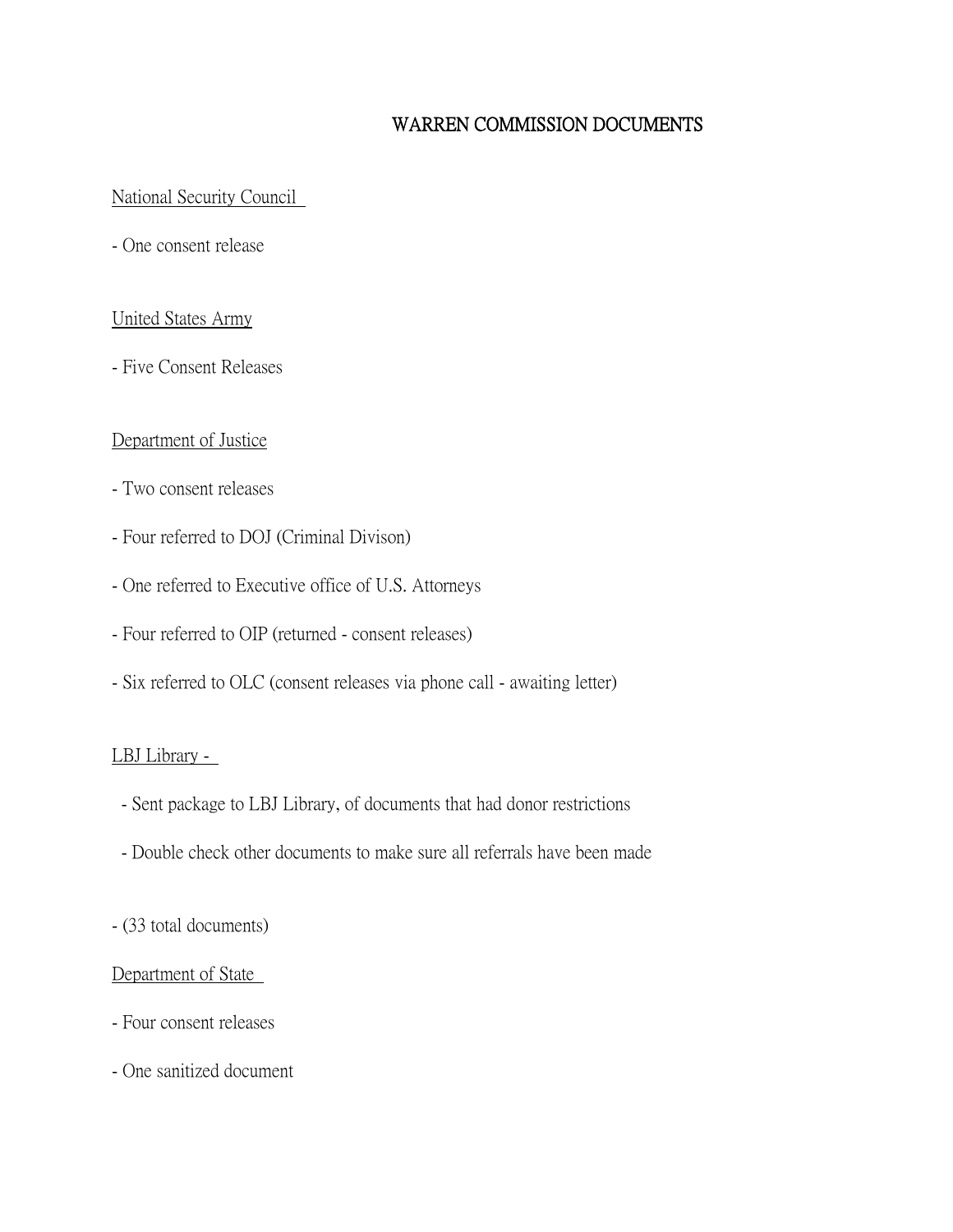## Central Intelligence Agency

- 118 Consent Releases
- 37 sanitizations

### Federal Bureau of Investigations

- - One consent release
- One referral to FAA
- Need to straighten out

## Department of Treasury

- One consent release

## Office of Management and Budget

- Fifty one documents (some went to USSS via Joan )
- I need to check with USSS and with NARA

### White House

- Eight total documents
- ? Referred to LBJ Library

## Warren Commission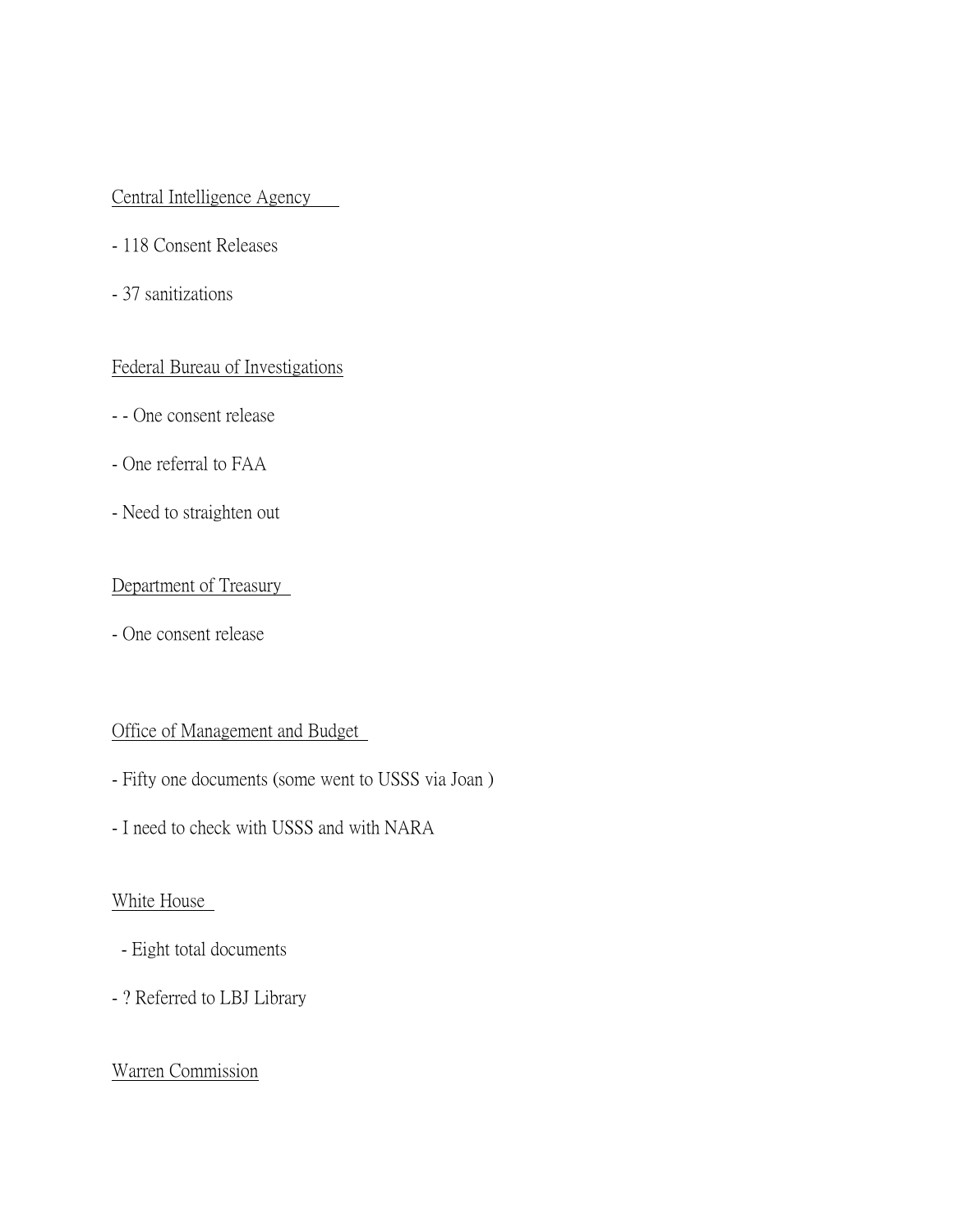### - Two referrals to NSA (done)

### U.S. Senate Judiciary Committee

- one document that needs referral to NARA U.S. Postal Service
- One document referred received a reply back?

### Department of Defense

- Nine Consent Releases
- Two sanitized documents

### Social Security Administration

- -One consent release
- Two sanitizations
- 36 documents referred to IRS via Laura
- One document that is a question

### United States Information Agency

- 3 consent releases

Internal Revenue Service

- 2 documents referred via Laura

Citizen